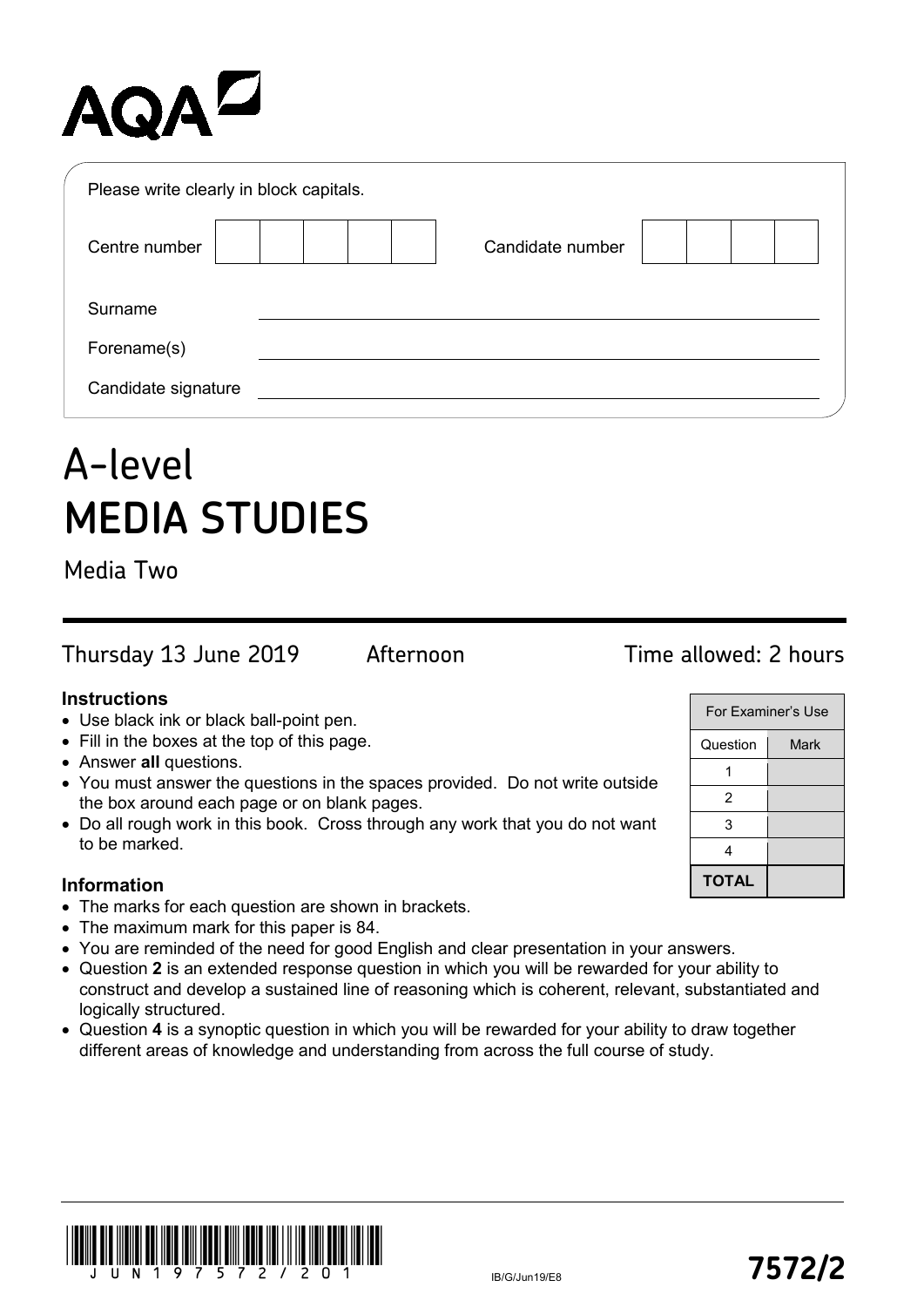| Figure 1 shows the Bioshock Infinite game cover.<br>$\mathbf{0}$<br>$\mathbf 1$           | outside<br>bo |
|-------------------------------------------------------------------------------------------|---------------|
| Figure 1                                                                                  |               |
| The following figure cannot be reproduced here due to third-party copyright restrictions. |               |
|                                                                                           |               |
|                                                                                           |               |
|                                                                                           |               |
|                                                                                           |               |
|                                                                                           |               |
| Analyse Figure 1 using the following semiotic ideas:                                      |               |
| · denotation<br>• connotation                                                             |               |
| $\bullet$ myth.<br>[9 marks]                                                              |               |
|                                                                                           |               |
|                                                                                           |               |
|                                                                                           |               |
|                                                                                           |               |
|                                                                                           |               |
|                                                                                           |               |
|                                                                                           |               |
|                                                                                           |               |
|                                                                                           |               |



*Do not write outside the*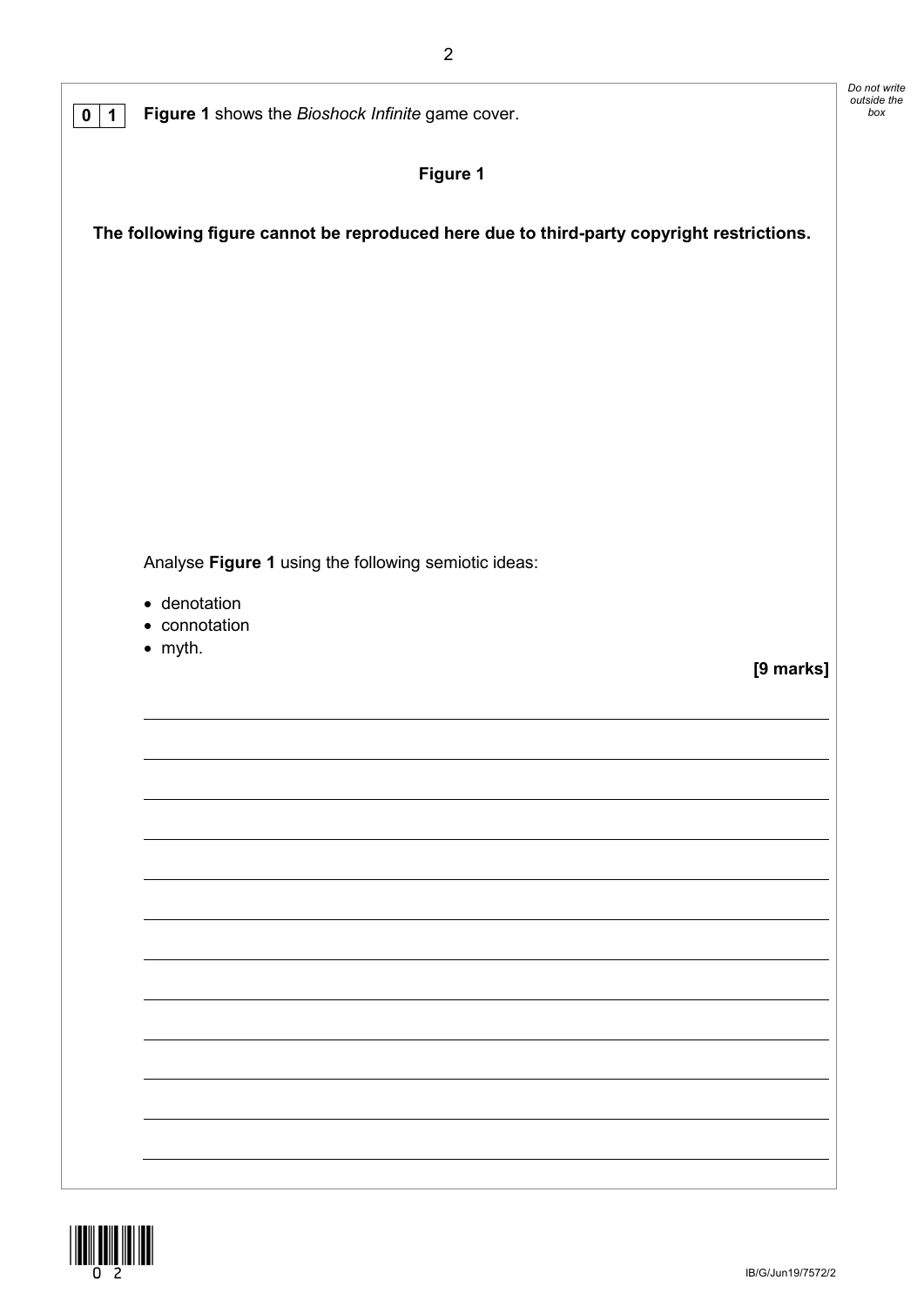| Turn over $\blacktriangleright$ |                                    |
|---------------------------------|------------------------------------|
|                                 |                                    |
|                                 |                                    |
|                                 |                                    |
|                                 |                                    |
|                                 |                                    |
|                                 |                                    |
|                                 |                                    |
|                                 |                                    |
|                                 |                                    |
|                                 | $\mathbf{9}$                       |
|                                 |                                    |
|                                 |                                    |
|                                 |                                    |
|                                 |                                    |
|                                 |                                    |
|                                 |                                    |
|                                 |                                    |
|                                 |                                    |
|                                 |                                    |
|                                 |                                    |
|                                 | Do not write<br>outside the<br>box |

3

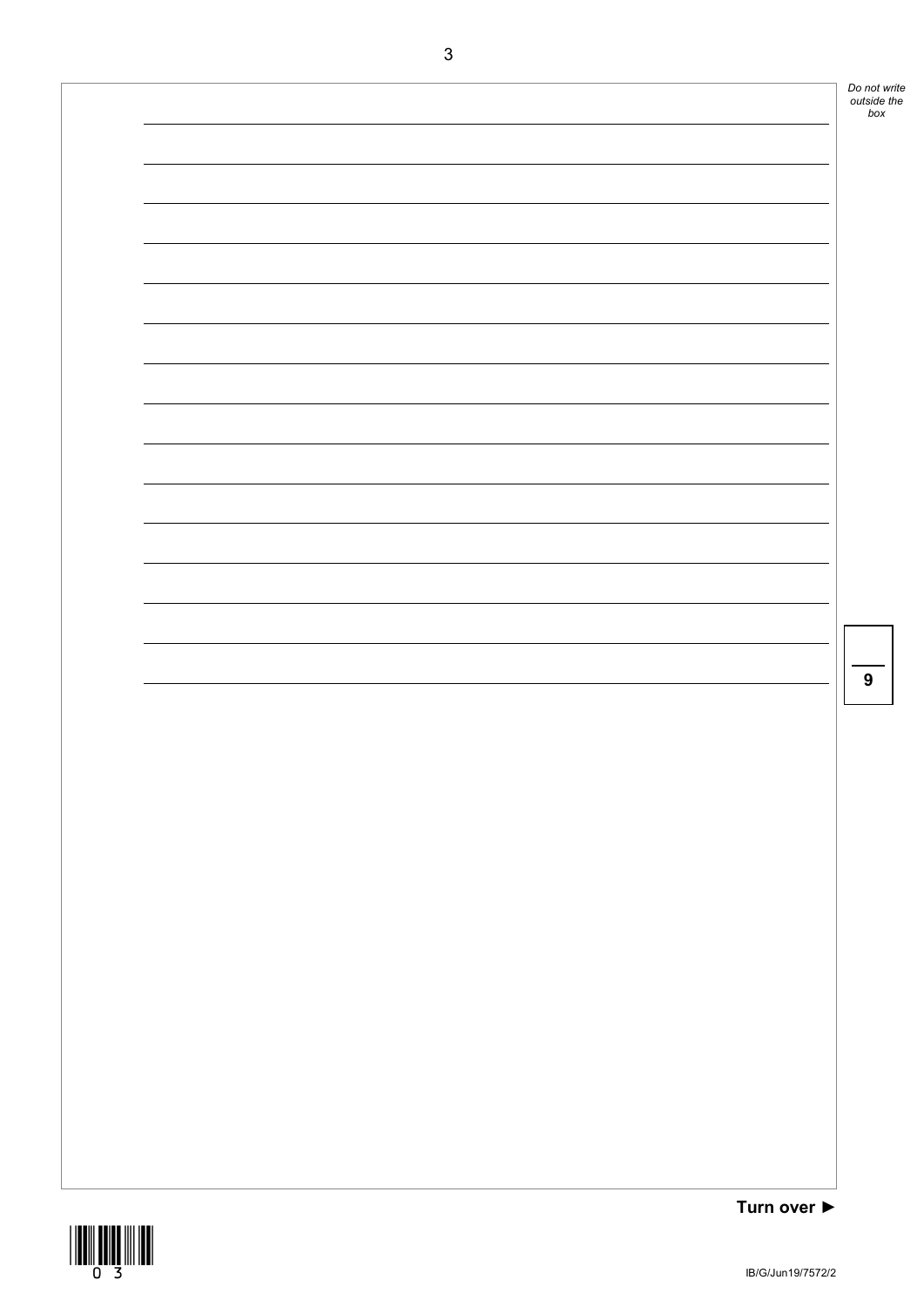| $\overline{2}$ | Media effects theories argue that the media has the power to shape the audience's<br>thoughts and behaviour.                                                                                           | Do not write<br>outside the<br>box |
|----------------|--------------------------------------------------------------------------------------------------------------------------------------------------------------------------------------------------------|------------------------------------|
|                | How valid do you find the claims made by effects theories? You should refer to two of the<br>Close Study Products (Tomb Raider Anniversary, Metroid: Prime 2 Echoes, Sims<br>Freeplay) in your answer. |                                    |
|                | [25 marks]                                                                                                                                                                                             |                                    |
|                |                                                                                                                                                                                                        |                                    |
|                |                                                                                                                                                                                                        |                                    |
|                |                                                                                                                                                                                                        |                                    |
|                |                                                                                                                                                                                                        |                                    |
|                |                                                                                                                                                                                                        |                                    |
|                |                                                                                                                                                                                                        |                                    |
|                |                                                                                                                                                                                                        |                                    |
|                |                                                                                                                                                                                                        |                                    |
|                |                                                                                                                                                                                                        |                                    |
|                |                                                                                                                                                                                                        |                                    |
|                |                                                                                                                                                                                                        |                                    |
|                |                                                                                                                                                                                                        |                                    |
|                |                                                                                                                                                                                                        |                                    |
|                |                                                                                                                                                                                                        |                                    |
|                |                                                                                                                                                                                                        |                                    |
|                |                                                                                                                                                                                                        |                                    |
|                |                                                                                                                                                                                                        |                                    |
|                |                                                                                                                                                                                                        |                                    |
|                |                                                                                                                                                                                                        |                                    |
|                |                                                                                                                                                                                                        |                                    |
|                |                                                                                                                                                                                                        |                                    |

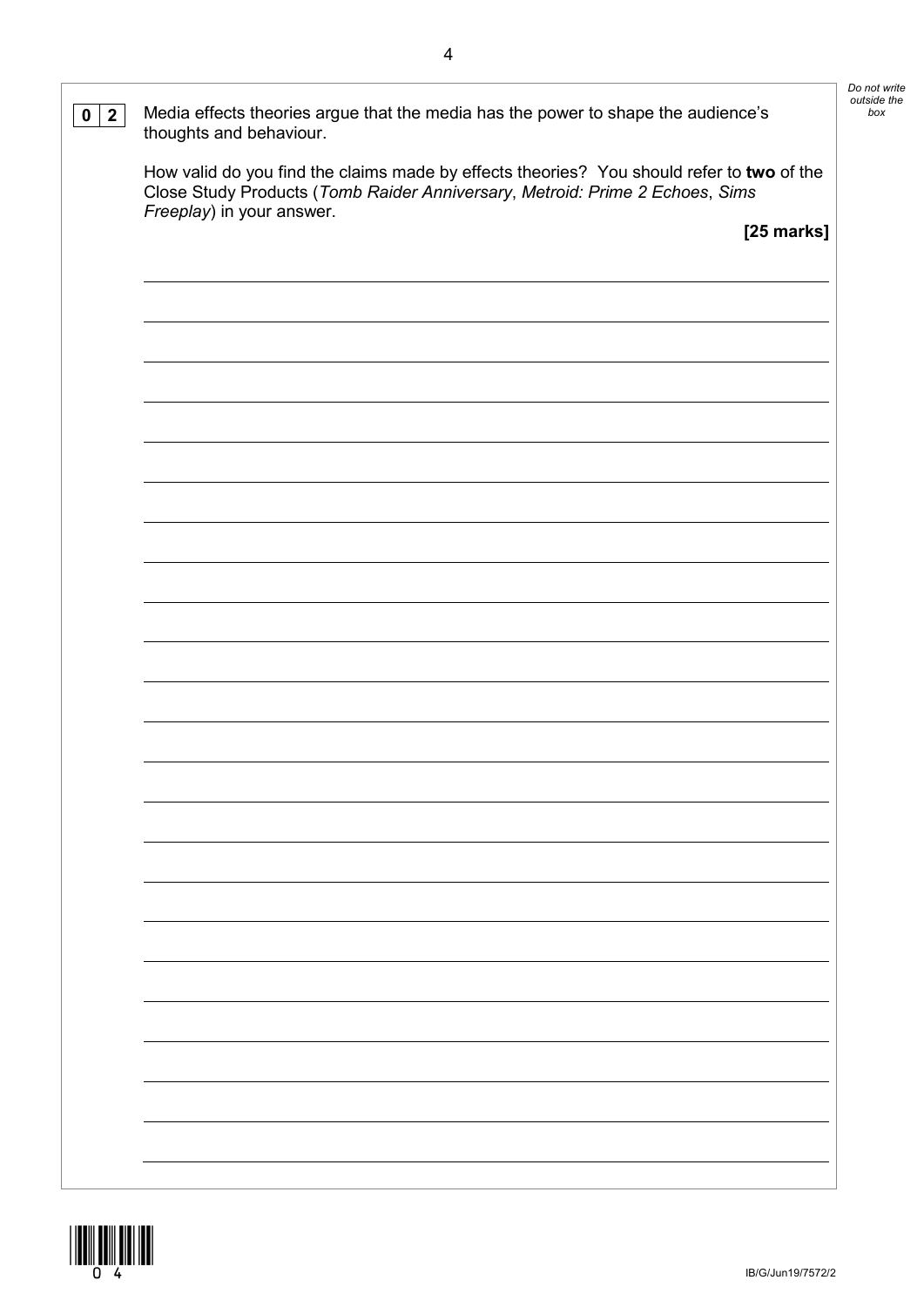

**Turn over ►**

*box*

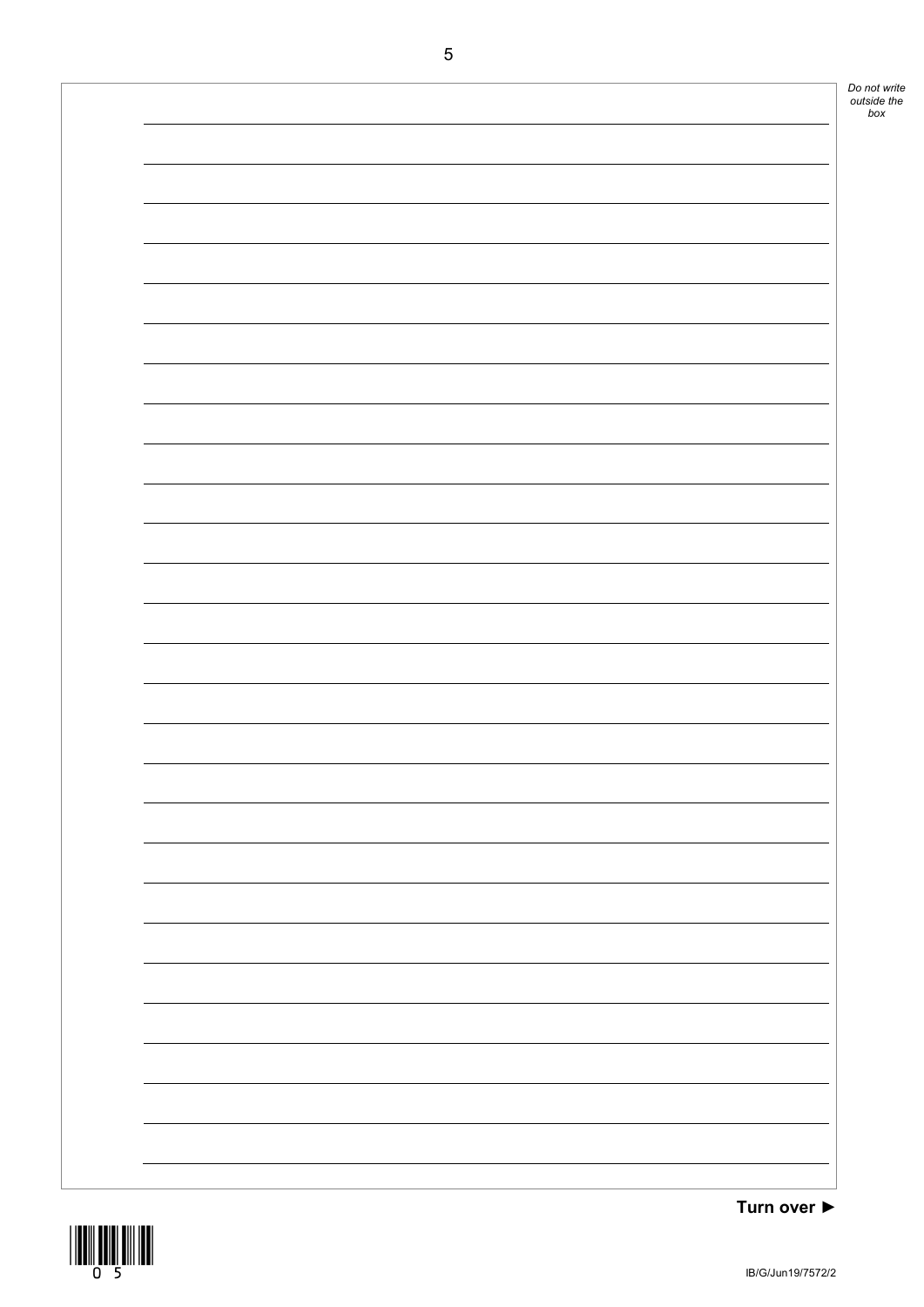|  | Do not write<br>outside the |
|--|-----------------------------|
|  | box                         |
|  |                             |
|  |                             |
|  |                             |
|  |                             |
|  |                             |
|  |                             |
|  |                             |
|  |                             |
|  |                             |
|  |                             |
|  |                             |
|  |                             |
|  |                             |
|  |                             |
|  |                             |
|  |                             |
|  |                             |
|  |                             |
|  |                             |
|  |                             |
|  |                             |
|  |                             |
|  |                             |
|  |                             |
|  |                             |
|  |                             |
|  |                             |
|  |                             |
|  | 25                          |
|  |                             |
|  |                             |
|  |                             |

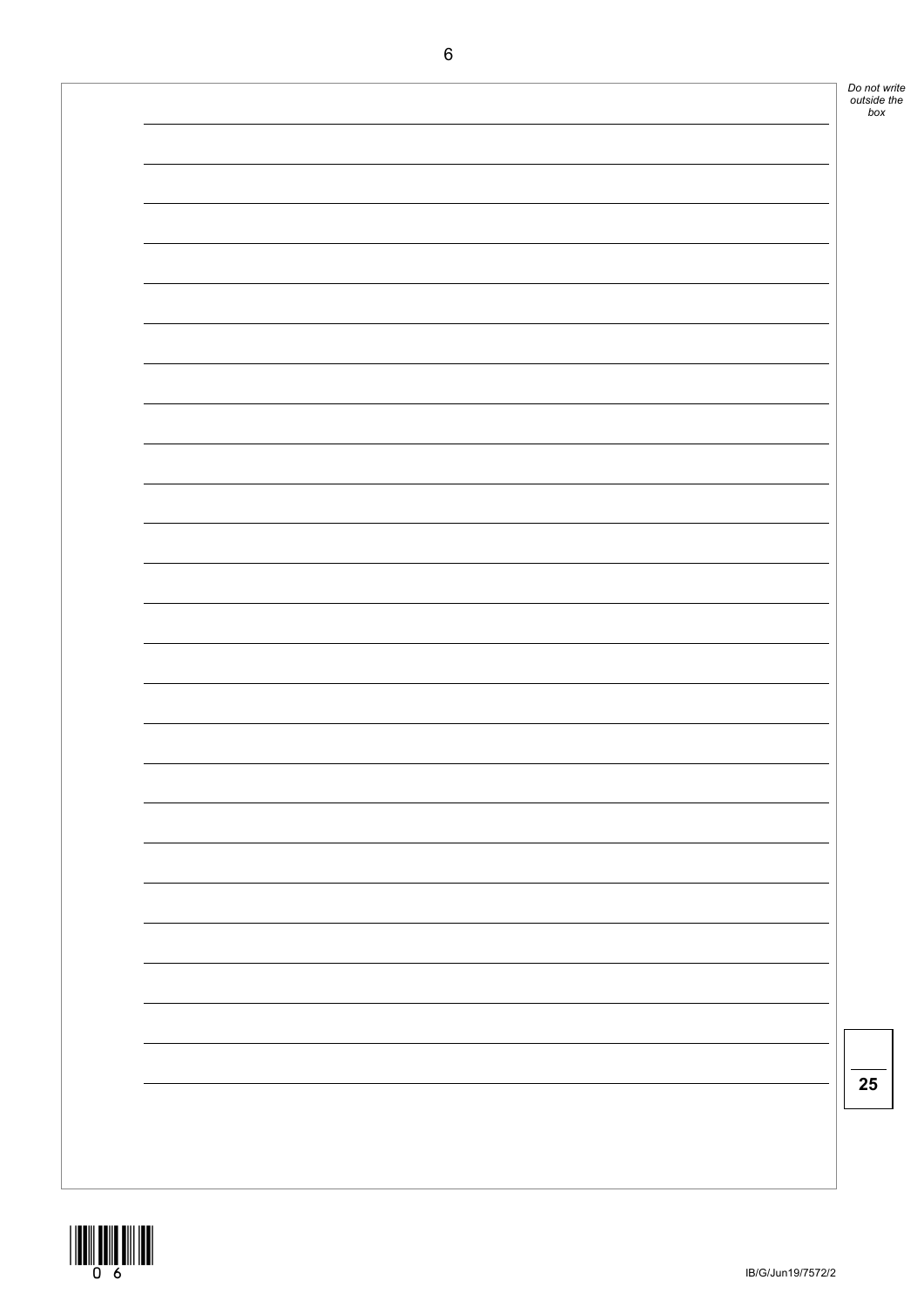| To what extent does an analysis of the Close Study Products (Men's Health, Oh Comely)<br>support this view? |            |
|-------------------------------------------------------------------------------------------------------------|------------|
|                                                                                                             |            |
|                                                                                                             | [25 marks] |
|                                                                                                             |            |
|                                                                                                             |            |
|                                                                                                             |            |
|                                                                                                             |            |
|                                                                                                             |            |
|                                                                                                             |            |
|                                                                                                             |            |
|                                                                                                             |            |
|                                                                                                             |            |
|                                                                                                             |            |
|                                                                                                             |            |
|                                                                                                             |            |
|                                                                                                             |            |
|                                                                                                             |            |
|                                                                                                             |            |
|                                                                                                             |            |
|                                                                                                             |            |
|                                                                                                             |            |
|                                                                                                             |            |
|                                                                                                             |            |
|                                                                                                             |            |
|                                                                                                             |            |
|                                                                                                             |            |
|                                                                                                             |            |



**Turn over ►**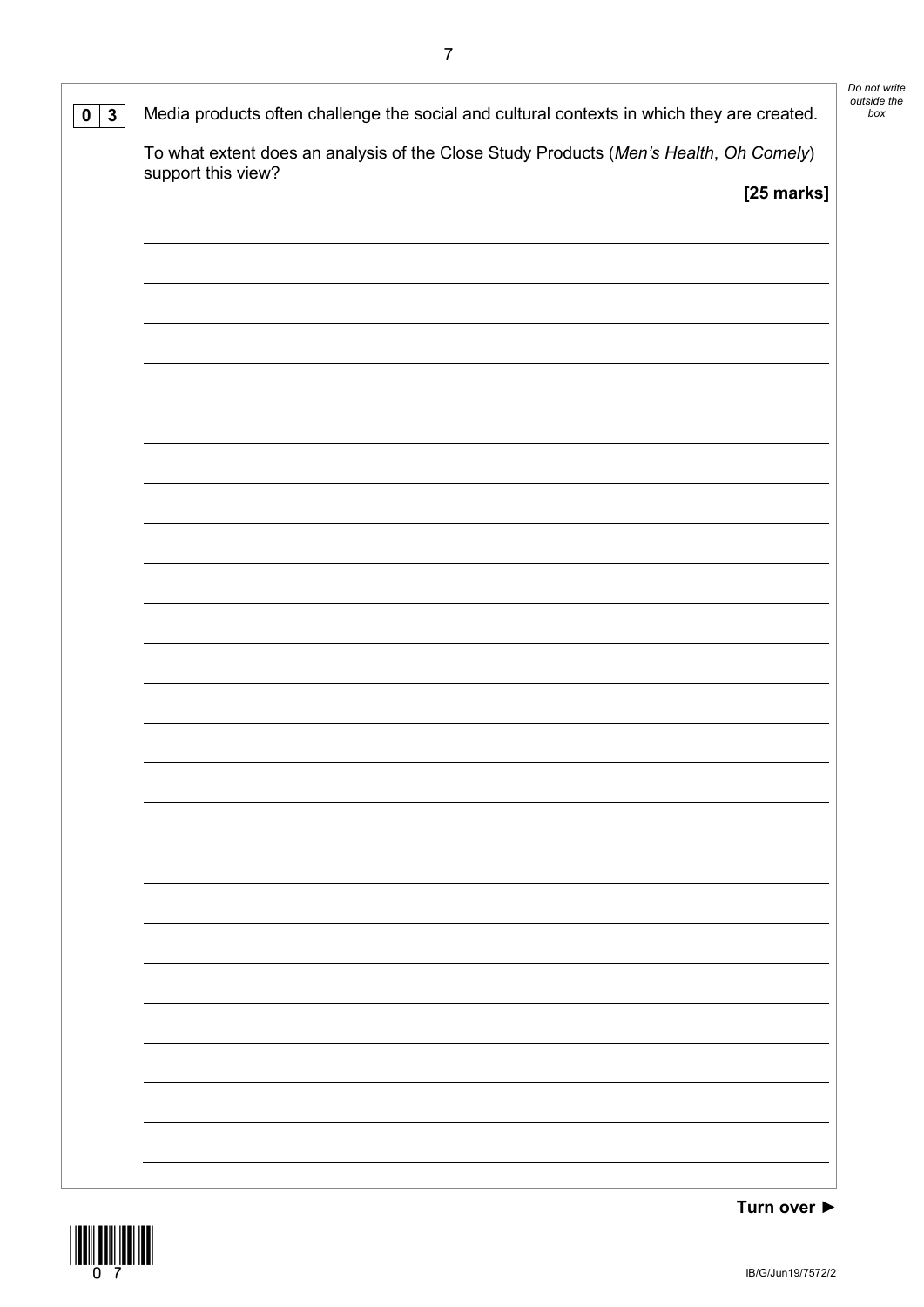

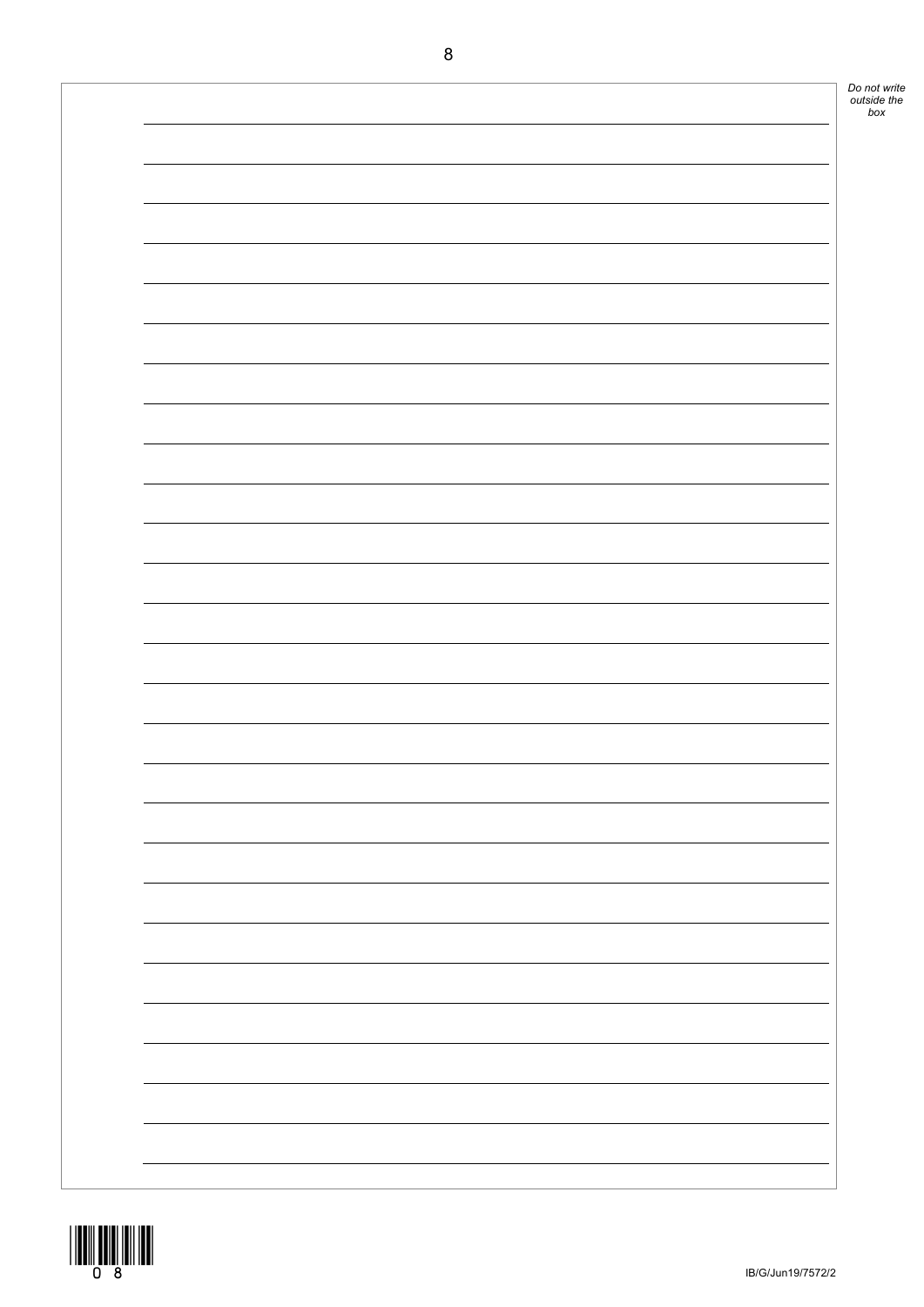| Do not write<br>outside the<br>box |
|------------------------------------|
|                                    |
|                                    |
|                                    |
|                                    |
|                                    |
|                                    |
|                                    |
|                                    |
|                                    |
|                                    |
|                                    |
|                                    |
|                                    |
|                                    |
|                                    |
|                                    |
|                                    |
|                                    |
|                                    |
|                                    |
|                                    |
|                                    |
|                                    |
|                                    |
|                                    |
|                                    |
|                                    |
| 25                                 |
|                                    |
|                                    |
|                                    |
|                                    |

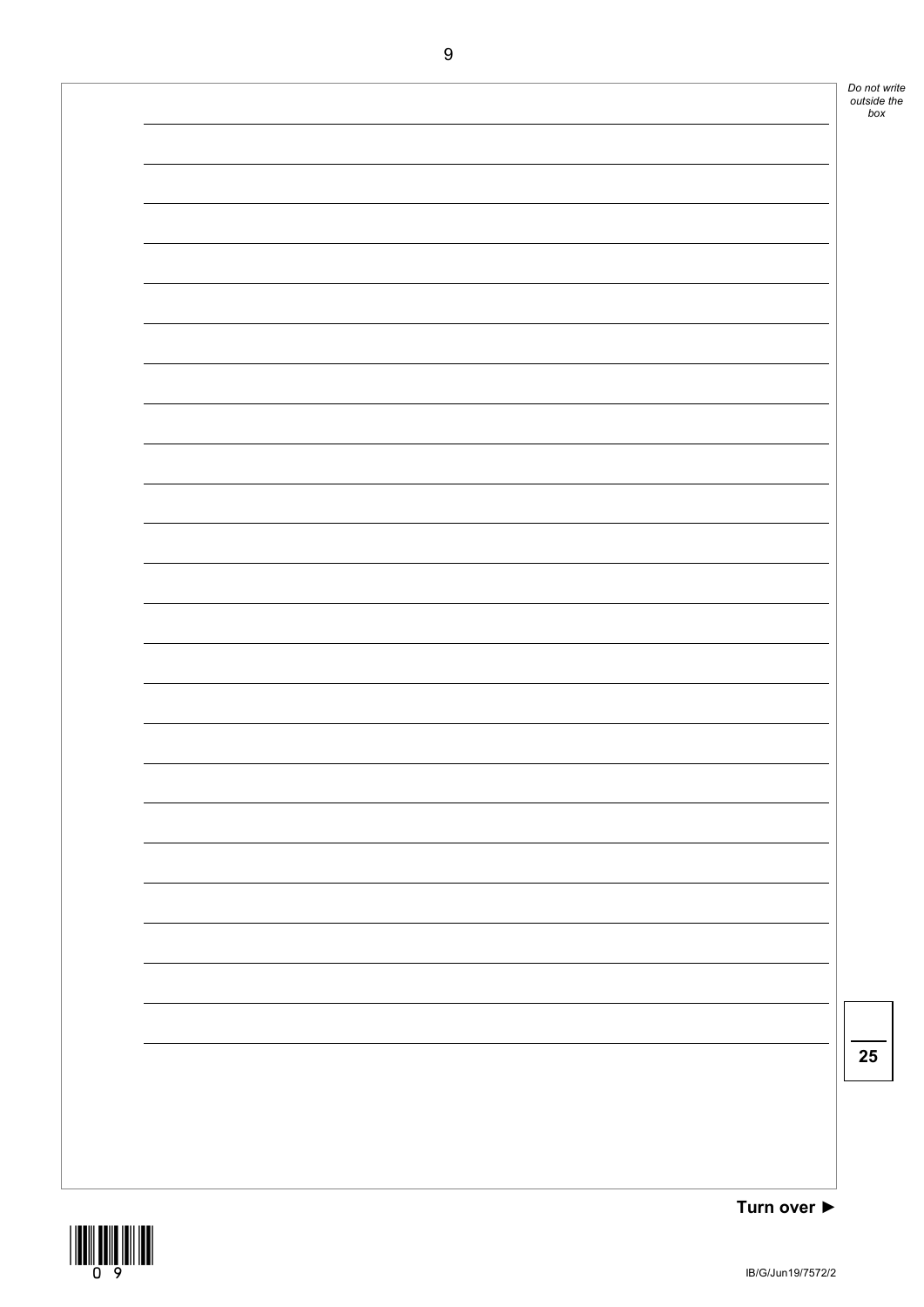|                                        |                                                                                                                                    | Do not write       |
|----------------------------------------|------------------------------------------------------------------------------------------------------------------------------------|--------------------|
| $\mathbf 0$<br>$\overline{\mathbf{4}}$ | To what extent do television producers attempt to target national and global audiences<br>through subject matter and distribution? | outside the<br>box |
|                                        | Refer to both of your television Close Study Products to support your answer:                                                      |                    |
|                                        | Capital and Deutschland 83                                                                                                         |                    |
|                                        | <b>OR</b>                                                                                                                          |                    |
|                                        | Witnesses and The Missing                                                                                                          |                    |
|                                        | <b>OR</b>                                                                                                                          |                    |
|                                        | No Offence and The Killing                                                                                                         |                    |
|                                        | [25 marks]                                                                                                                         |                    |
|                                        |                                                                                                                                    |                    |
|                                        |                                                                                                                                    |                    |
|                                        |                                                                                                                                    |                    |
|                                        |                                                                                                                                    |                    |
|                                        |                                                                                                                                    |                    |
|                                        |                                                                                                                                    |                    |
|                                        |                                                                                                                                    |                    |
|                                        |                                                                                                                                    |                    |
|                                        |                                                                                                                                    |                    |
|                                        |                                                                                                                                    |                    |
|                                        |                                                                                                                                    |                    |
|                                        |                                                                                                                                    |                    |
|                                        |                                                                                                                                    |                    |
|                                        |                                                                                                                                    |                    |
|                                        |                                                                                                                                    |                    |
|                                        |                                                                                                                                    |                    |
|                                        |                                                                                                                                    |                    |
|                                        |                                                                                                                                    |                    |
|                                        |                                                                                                                                    |                    |
|                                        |                                                                                                                                    |                    |

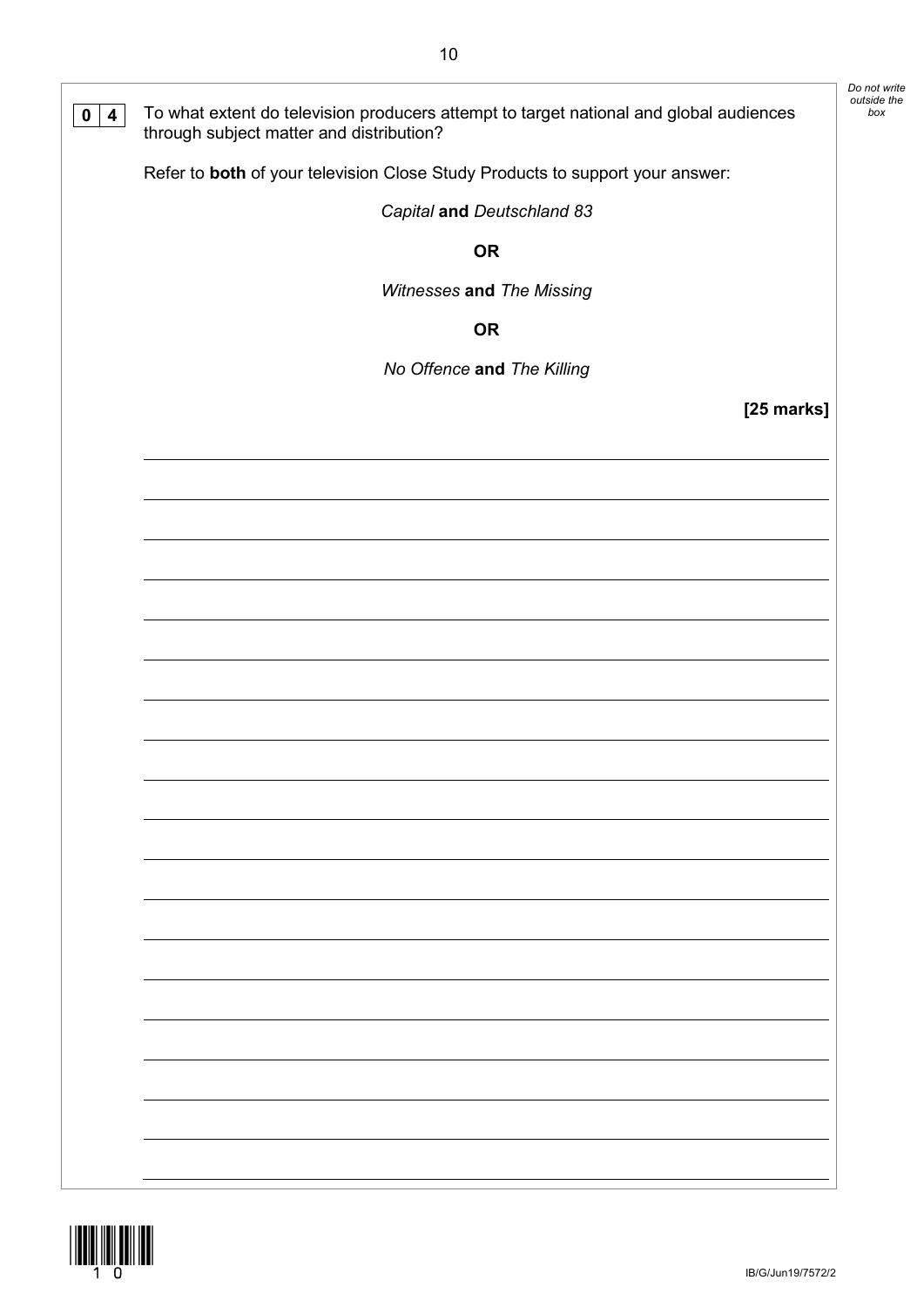



*box*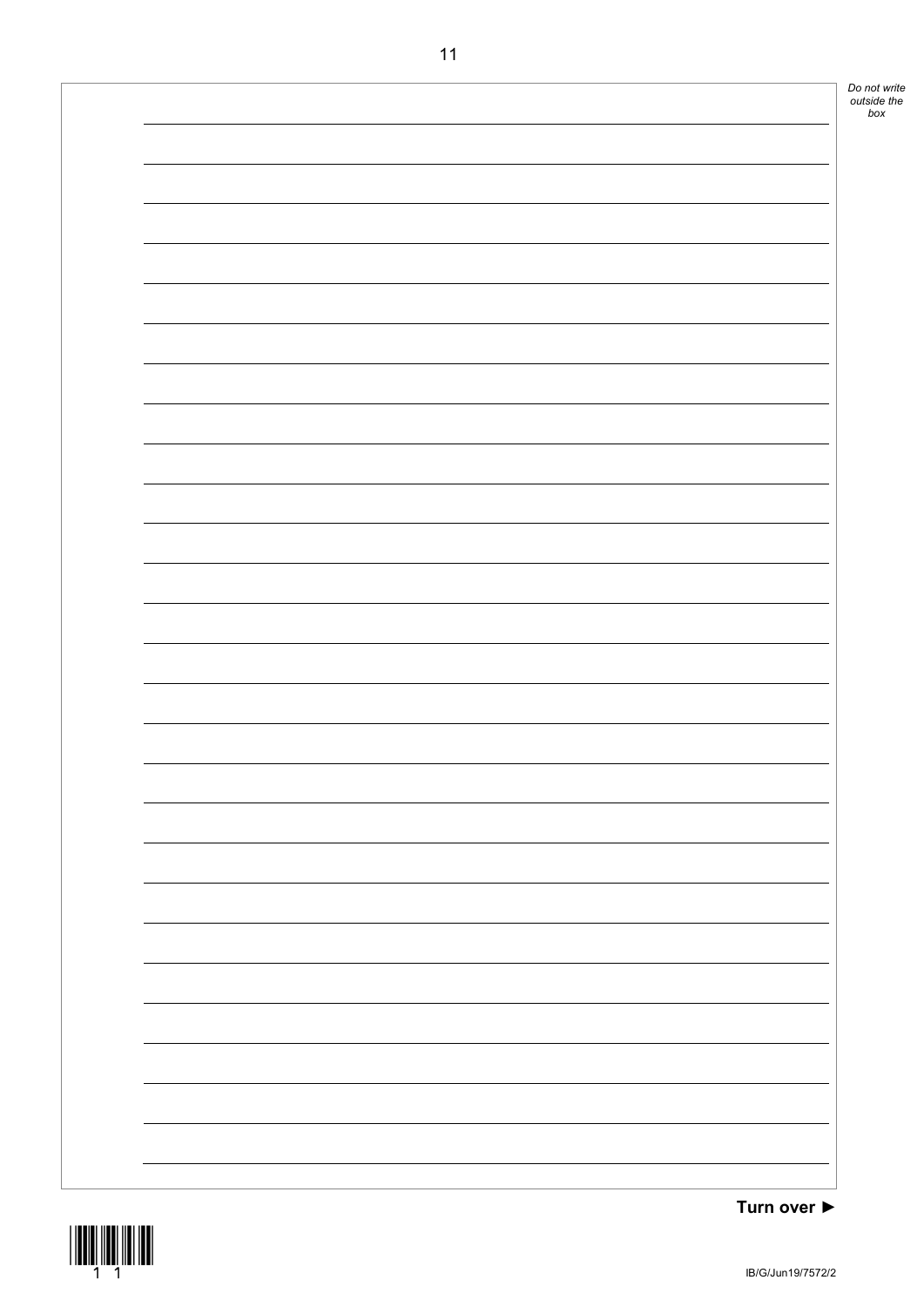

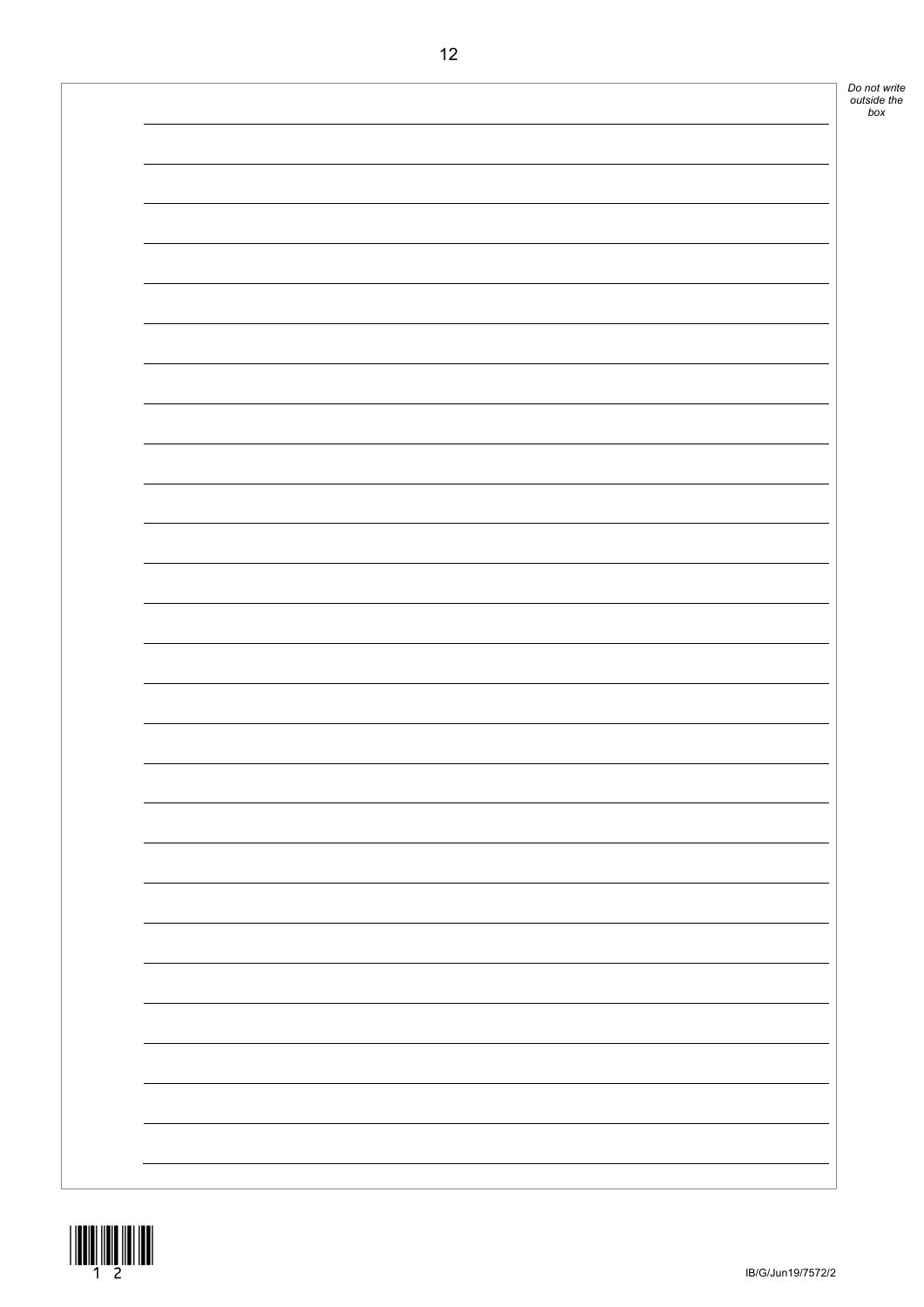

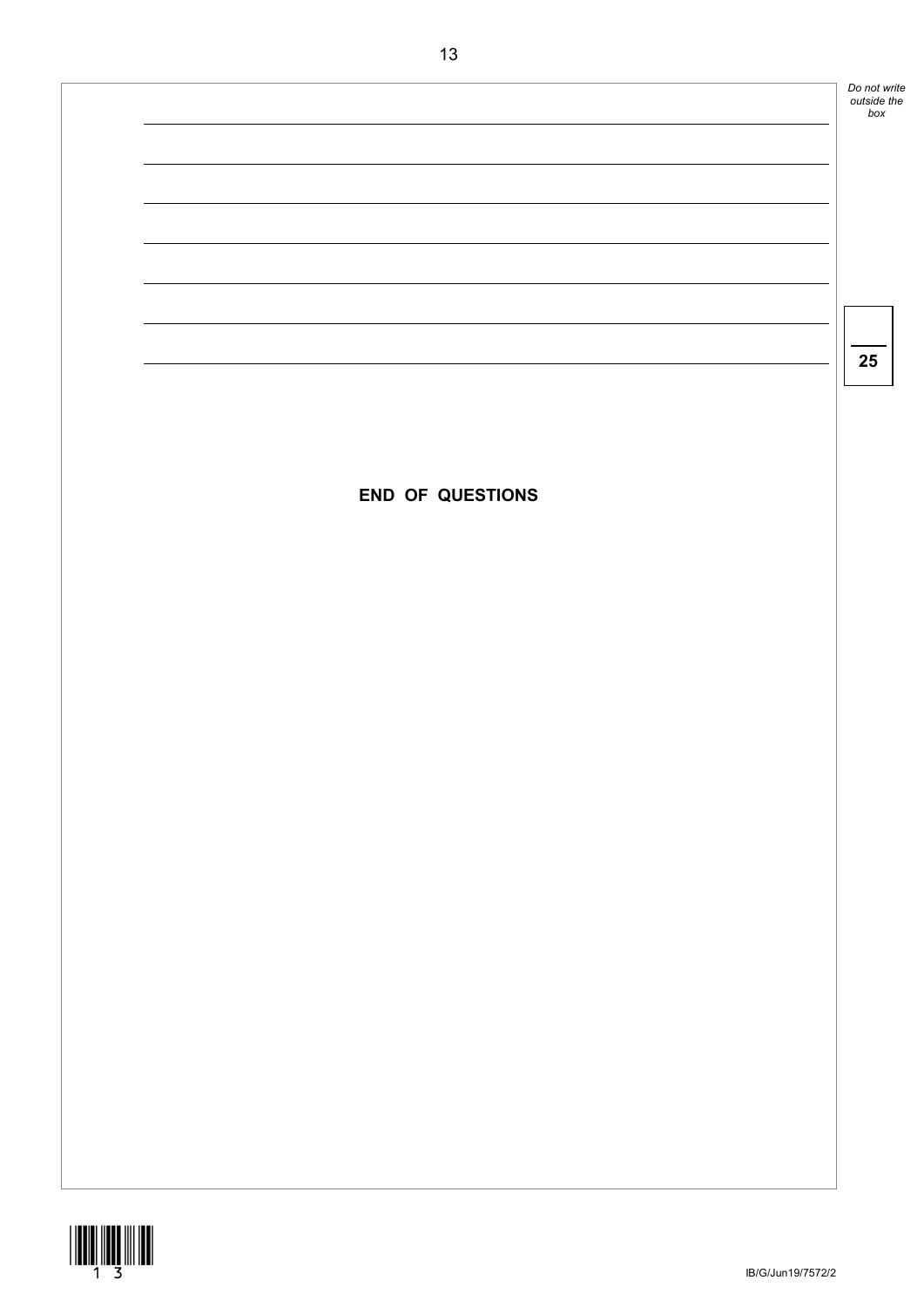

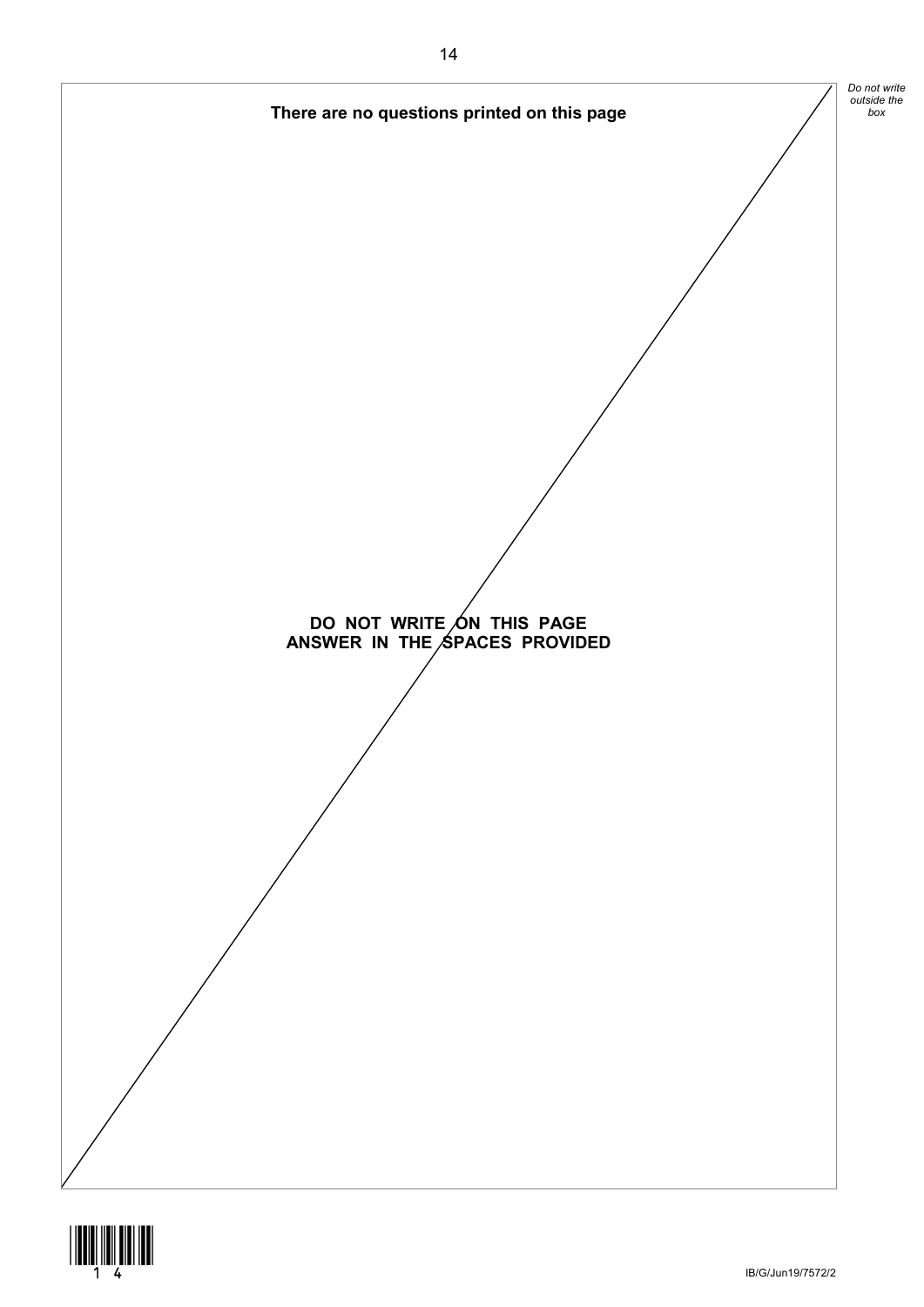